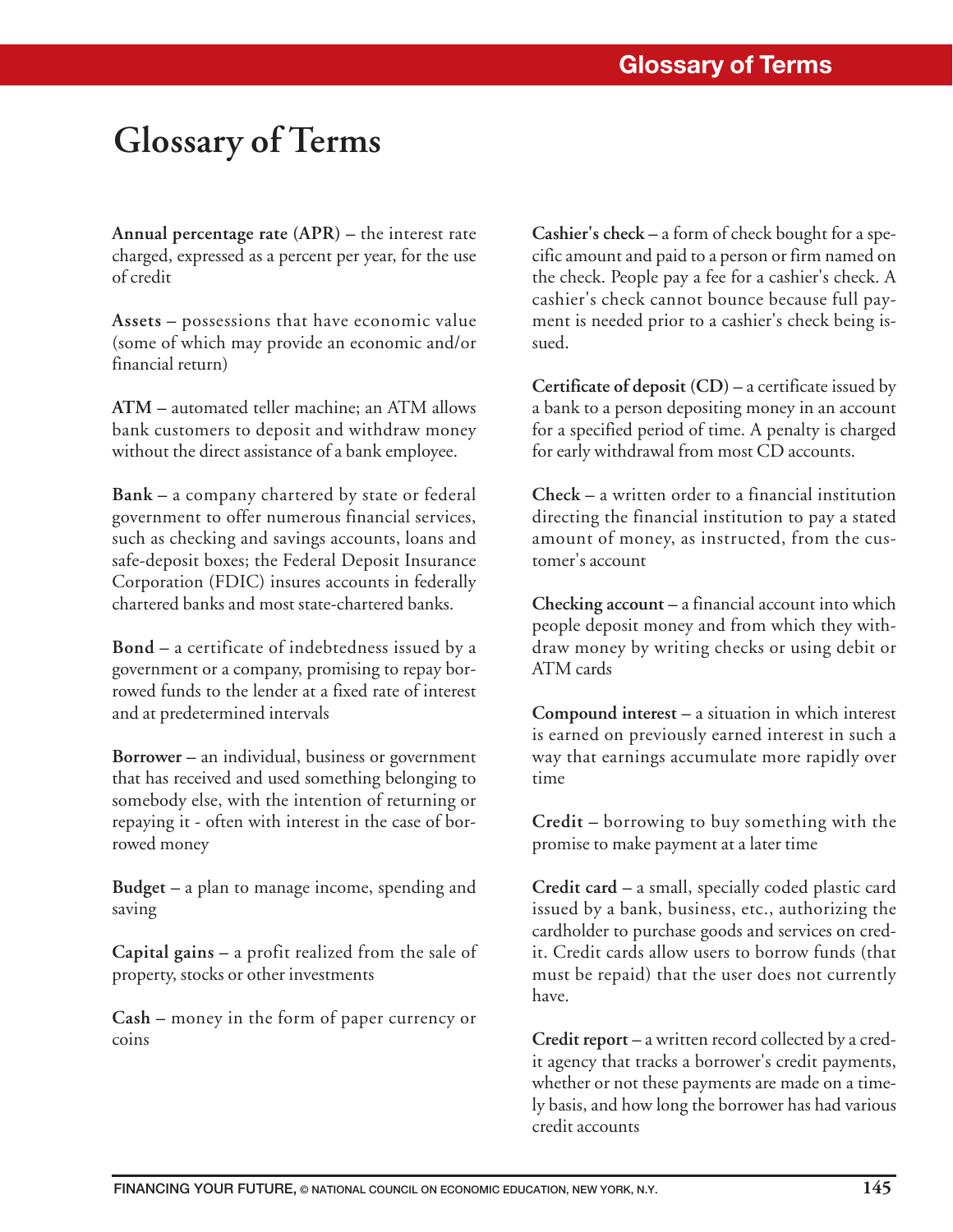## **Glossary of Terms** (continued)

**Credit union –** not-for-profit cooperatives of members with some type of common bond (e.g., employer) that provide a wide array of financial services, often at a lower cost than commercial banks

**Debit card –** a small, specially coded plastic card issued by a bank; allows the cardholder to transfer funds electronically and immediately from his or her checking account, as if the cardholder were writing a check to pay for a purchase. A debit card is different from a credit card in that debit card users are limited to accessing only the available balances in their deposit accounts. Credit cards allow users to borrow funds that must be repaid.

**Diversify –** to invest in a variety of financial assets, such as stocks, bonds, money market accounts, etc., in order to reduce the overall risk of financial investment

**Dividend –** a payment of apportion of a company's net profits which is periodically made to stockholders

**Expenses –** payments for goods and services

**FICO score –** a mathematical model that assesses a person's reliability in repaying borrowed funds

**Finance charges –** the interest paid on unpaid credit balances

**Financial institutions –** intermediaries that help channel funds from savers to borrowers

**Financial literacy –** basic financial knowledge, including an understanding of banks and the banking system, financial markets, credit and credit cards, and tax laws, as well as the ability to apply this knowledge in making decisions on how to spend, earn, or save money today to build wealth for tomorrow

**Fixed expenses –** expenses that are the same every month

**Grace period –** the amount of time one has to pay a line of credit before there is a finance charge

**Human capital –** the knowledge, skills, abilities and talents that people acquire through experience, training and education that help workers produce goods and services and help determine their income-producing capacity

**Income –** earnings that result from providing resources in the market place

**Inflation risk –** the chance that the rate of inflation will exceed the rate of return on an investment; also, the risk that future earnings will have reduced purchasing power because of an increase in average prices

**Installment plan –** a closed-end loan for a specific product such as furniture or appliances

**Interest –** the price associated with using someone else's money. Banks pay savers interest to encourage them to make deposits. Banks charge interest to borrowers, who pay this interest as a cost of using someone else's money. In general, banks earn profits when the interest payments made on loans are larger than the interest used to attract savers to make deposits.

**Lender –** one who lends; may be an individual, a business or a government

**Liabilities –** things that are owed; financial obligations that must be paid. Debt is a common household liability.

**Liquidity –** the ease with which a financial asset can be turned into cash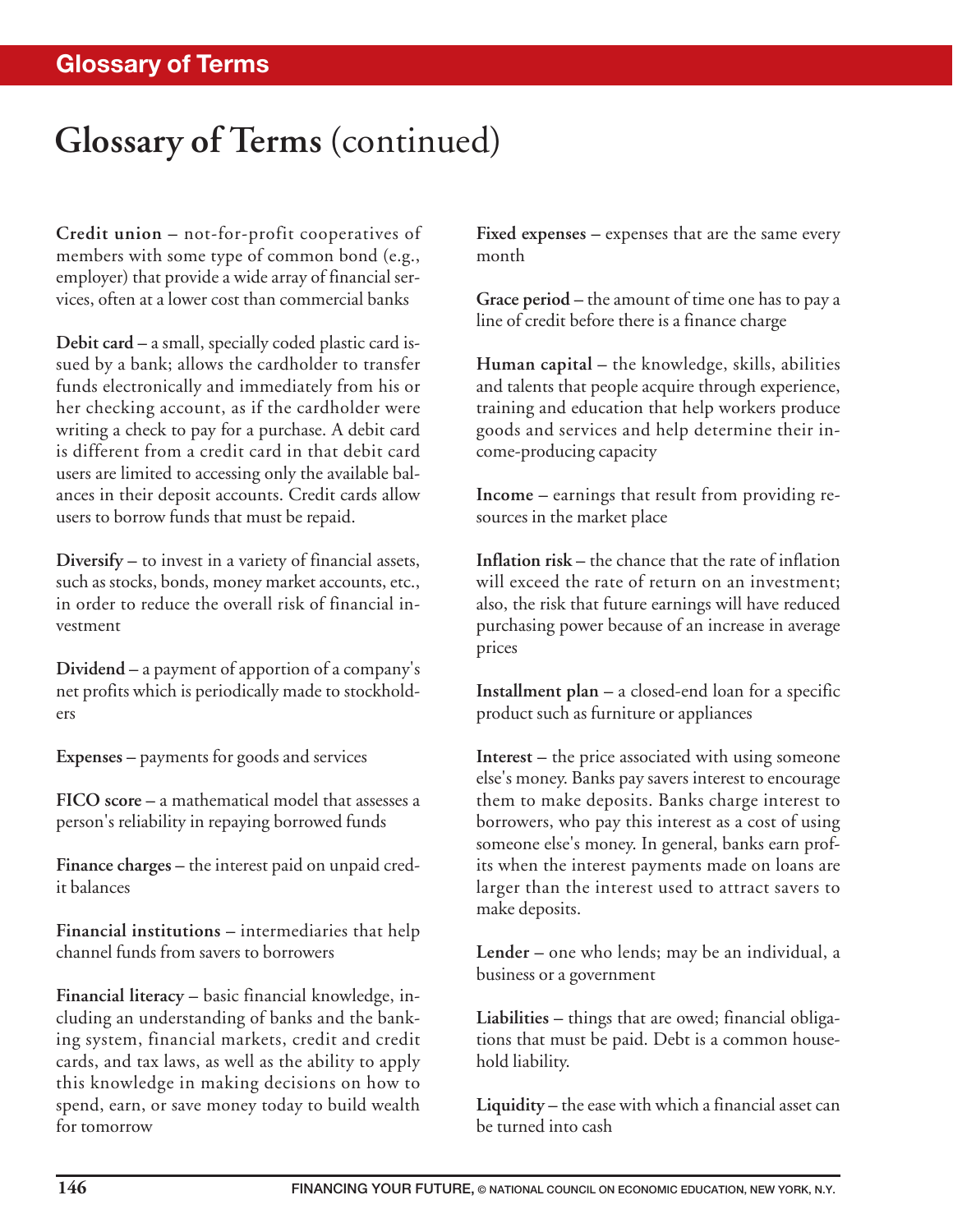## **Glossary of Terms** (continued)

**Liquidity risk –** the chance that an investor will find it difficult to turn an investment into cash (by trying to sell a house, for example, in a real estate market that is slow)

**Long-term goal –** a goal that a person or organization plans to achieve more than five years in the future

**Medium-term goal –** a goal that a person or organization plans to achieve in one to five years

**Minimum payment –** the smallest amount a person is required to pay in a given month on an openended credit account

**Money market account –** an interest-bearing account that offers limited check-writing privileges. Deposits may be added at any time; some money market accounts limit the withdrawals depositors may make without paying a penalty. Money market accounts are low-risk investments that serve as a cross between saving and checking accounts. Money market accounts offered within the banking system are known as money market deposit accounts. Money market accounts offered by mutual funds are known as money market mutual funds.

**Money order –** a form of payment that a person can buy for a specific amount and sign over to the person or firm named on the money order. People must pay a fee to obtain a money order. A money order cannot bounce because full payment is needed before the money order is issued.

**Mutual fund –** a pool of funds used by a financial services company to purchase a variety of stocks, bonds or money market instruments. A mutual fund provides diversification and is professionally managed by investment professionals.

**Net income –** the amount of income left after taxes have been paid

**Net worth –** a person's assets, or what a person owns, minus a person's liabilities, or what a person owes

**Open-ended credit –** a form of credit that allows a person to borrow funds to make purchases for which there is no predetermined repayment period

**Opportunity cost –** the highest-valued alternative that is given up when a choice is made

**Periodic expenses –** expenses that occur periodically, not regularly

**Productive resources –** factors used to produce a good or service (natural resources or land, human resources, human capital and capital goods)

**Problem-solving model –** also known as the PACED model; the five steps of decision-making: identify the problem, list the alternatives, list the criteria upon which the decision will be based, evaluate the alternatives using the criteria, make a decision

**Rate of return –** earnings from a financial investment, stated as a percentage of the amount invested; usually calculated on an annual basis

**Return –** earnings from an investment, usually expressed as an annual percentage rate

**Revolving credit –** an open-ended account with a limit to how much can be borrowed but no time limit for repayment

**Risk –** the chance of experiencing a financial loss

**Rule of 72 –** offers a simple way to determine how long it will take for a principal value to double in size. Divide the annual expected interest rate into 72 to know the approximate number of years it will take for the principal to double.